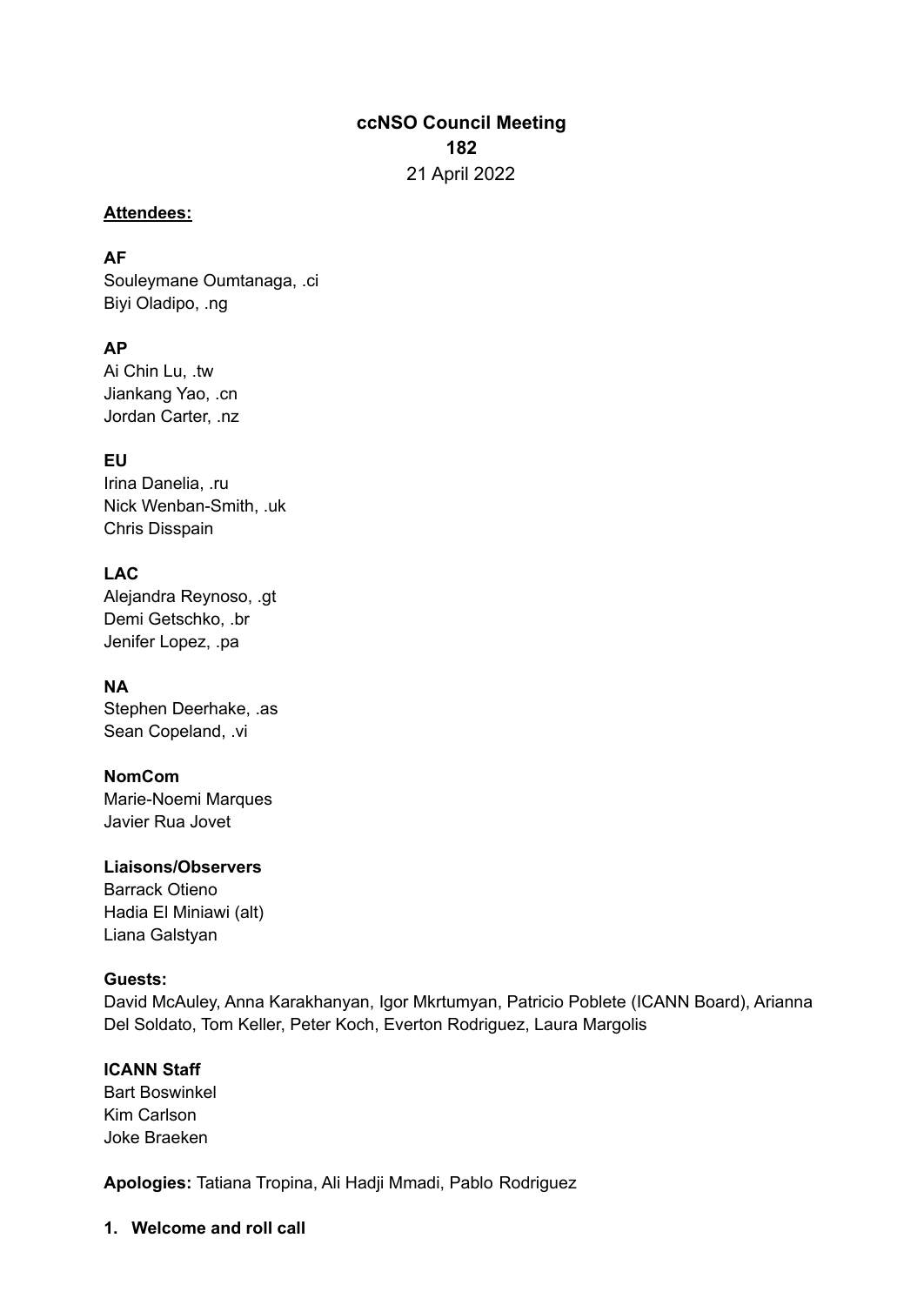Welcome and introductions by Chair of the ccNSO, as well as housekeeping reminders.

Session was quorate.

### **2. Relevant Correspondence (<https://ccnso.icann.org/en/about/statements.htm>)**

Relevant correspondences posted to the above statement page

A letter was received from Theresa Swinehart from ICANN Org and posted on the correspondence page.

### **3. Minutes & Action Items**

Minutes and open action items were reviewed. No comments received from Council

### **4. Intermeeting Decisions (since meeting 181, March 2022)**

Intermeeting decisions were reviewed, no comments received from Council.

### **Item 5-9 Written Updates**

- **5. Update ECA, CSC, CSC RT** (written updates)
- **6. Update WGs taken** (written updates)
- *a. IGLC*
- *b. SOPC*
- *c. GRC*
- *d. OISC:* no meeting since ICANN 73
- *e. TLD-OPS*
- f. *Technical WG –* Stephen Deerhake provided an update on the status of the Tech Working Group charter, noting it's in progress, specifically with regard to having two vice chairs. The group is planning to meet in person at ICANN74.
- *g. MPC: item 18 agenda*
- *h. Triage Committee (item 15 agenda)*
- **7. Updates ccPDPs** (written updates)
	- a. *Update ccPDP3 - Review Mechanism –* Stephen Deerhake provided an update. The group is working with ICANN legal regarding binding mechanism. This group will provide an update to the wider community at ICANN74.
	- *b. Update ccPDP4 – (de)Selection IDN ccTLD strings*
- **8. Update liaisons** (written updates)
	- *a. Update ALAC Liaison*
	- *b. Update GNSO Liaison*

### **9. Update Chair, Vice-Chairs, Councillors, RO's and Secretariat**

The Chair of the ccNSO noted there would be a roundtable discussion the following week in Los Angeles. Topics will include five-year strategic plan and FY24 planning.

Chris Disspain provided an update on the process and work on the prioritization pilot program. He determines prioritization has become complicated due to urgency, costs and those who may push for what is important for their groups. ICANN staff has provided a spreadsheet with (only) suggestions to help facilitate (ranking P1-P4).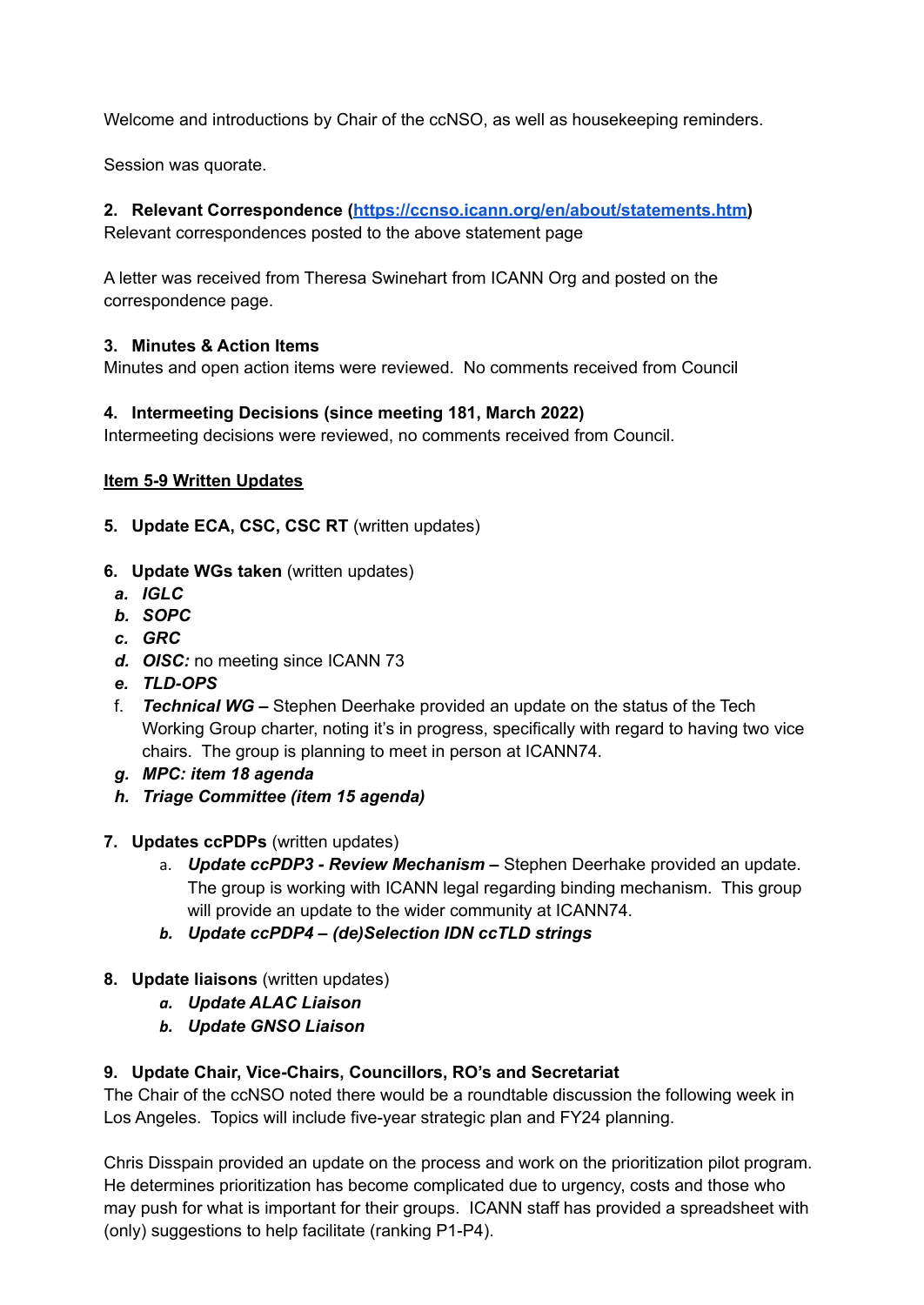Irina Danelia agreed, ICANN staff has done a very good job preparing this process but believes getting through 45 recommendations in 5 meetings will be challenging. But as this is a pilot program, there will be lessons learned from this. She stated more structure and predefined criteria would speed up the process in the future.

Chris Disspain added, the time may be fine if there is discipline and staying focused on the particular topic

Nick Wenban Smith asked for clarification on how the hybrid model will work at the meeting in The Hague. Noting meeting the protocols in place – queueing for daily screenings, physical distancing, masks; in practice, how is this going to work?

Chris Disspain added information regarding room set ups and the use of secondary rooms. He also wondered if many who will be onsite, will take the meetings in their rooms (or lobby) where they do not have to wear masks.

#### **Item 10 - 18 for discussion or decision during the meeting**

#### **10. Adoption Roles and Responsibilities Councillors**

The Roles and Responsibilities document was reviewed.

# *RESOLUTION 182-01:*

The ccNSO Council adopts the 2022 overview of roles and responsibilities and requests the secretariat to publish this resolution as soon as possible and publish the aforementioned overview. This resolution becomes effective upon the date of publication.

# **Action Item 182-01**

Secretariat to publish the roles and responsibilities resolution and overview as soon as possible.

Moved by Jordan Carter Seconded by Irina Danelia Passed unanimously

### **11. Appointment ccNSO representative on NomCom 2022**

The Chair of the ccNSO Council noted the need to appoint a NomCom representative due to Juhani Juselius being term limited – and thanked him for his service.

# *RESOLUTION 182-03:*

The ccNSO Council appoints Chris Disspain, as ccNSO appointee on the FY 23 NomCom Committee. The secretariat is requested to inform the candidates and the NomCom support staff accordingly and publish the decision.

The ccNSO Council thanks all candidates for standing! The Council also wants to express its gratitude to Juhani Juselius (.fi) for serving on the NomCom the last two years.

# **Action Item 182-02:**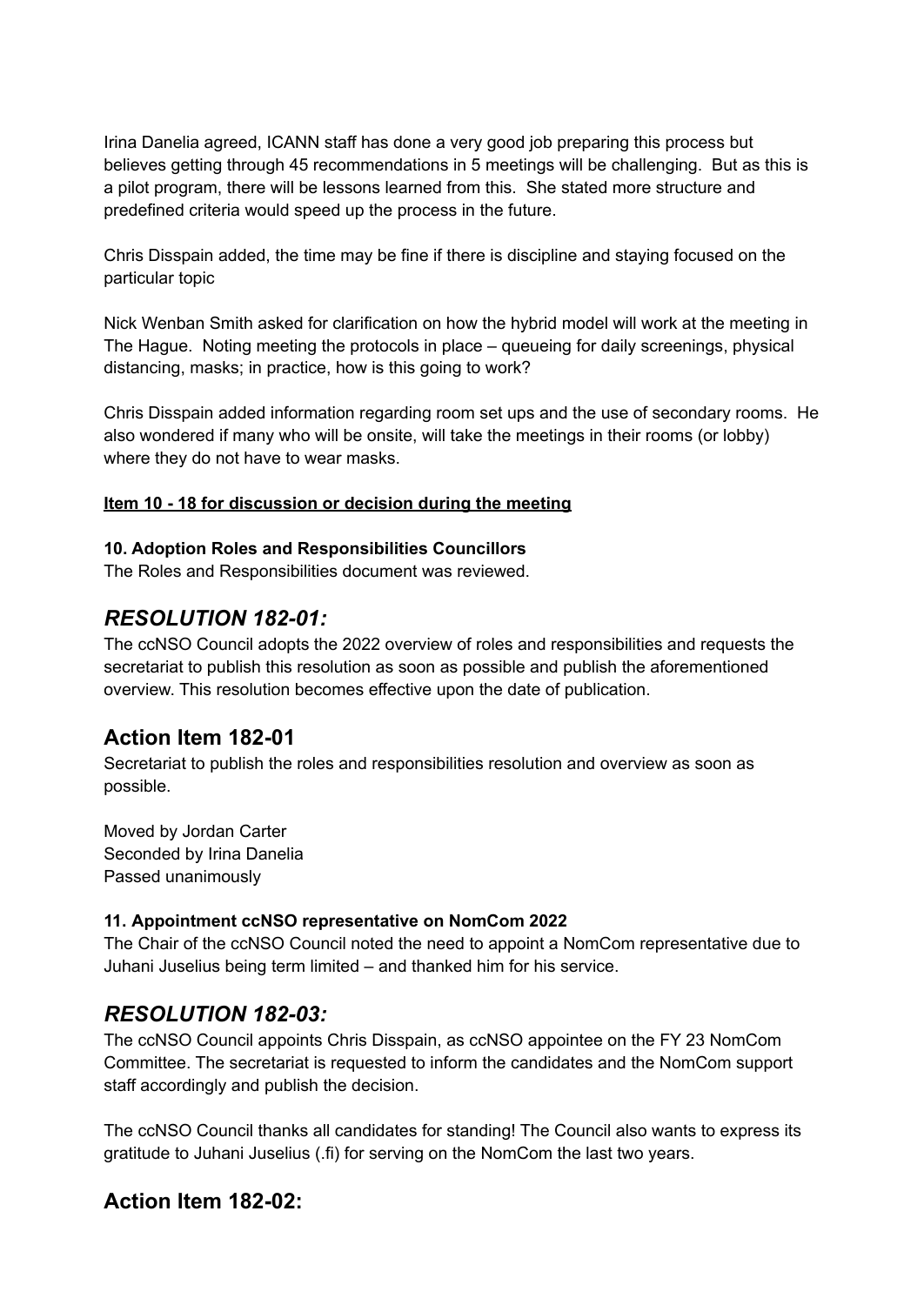Appointment to NomCom Committee: The Secretariat is requested to inform the candidates and the NomCom support staff accordingly and publish the decision.

Moved by Demi Getschko Seconded by Stephen Deerhake Chris Disspain Abstained. Passed unanimously

Chris Disspain added he believes the NomCom is [incredibly] important and delighted to take up this position.

### **12. Deferral ccNSO Organizational Review**

The Chair of the ccNSO Council explained the correspondence received from Theresa Swinehart, ICANN senior vice president on global domains and strategy, asking for a deferral of the next, third ccNSO organizational review; until there is better understanding of the impact of ATRT3 recommendations. Additional considerations should be made regarding impact on workload of the community.

### **RESOLUTION 182-03:**

The ccNSO Council supports the deferral of the  $3<sup>rd</sup>$  ccNSO Review until such time that:

- 1. Impact of ATRT3 Recommendations pertaining to Organizational Review is better understood by the community and ICANN and
- 2. The impact on the workload of the community at that time a review has to be undertaken is understood.

The Chair is requested to inform ICANN accordingly. The secretariat is requested to publish this resolution as soon as feasible.

# **Action Item 182-03:**

Deferral of ccNSO Org Review: The Chair is requested to inform ICANN accordingly. The secretariat is requested to publish this resolution as soon as feasible.

Moved by Stephen Deerhake Seconded by Jenifer Lopez Passed unanimously

### **13. Adoption Voting Report on Change of the Internal Rules of the ccNSO**

A brief introduction to the report was provided.

# *RESOLUTION 183-04*

The ccNSO Council adopts the report on the vote to amend the 2004 Rules of the ccNSO.

The Council thanks the Voting Process Manager for the flawless voting process, and all those who engaged with the community to solicit voting to reach the required threshold of 50 % of the ccNSO membership that had to cast a vote.

The ccNSO Council also thanks the GRC, and specifically its subgroup under leadership of David McAuley for the hard and exemplary work in preparing the amendments and managing the process leading up to the vote.

The secretariat is requested to publish the resolution and the amended Rules, and archive the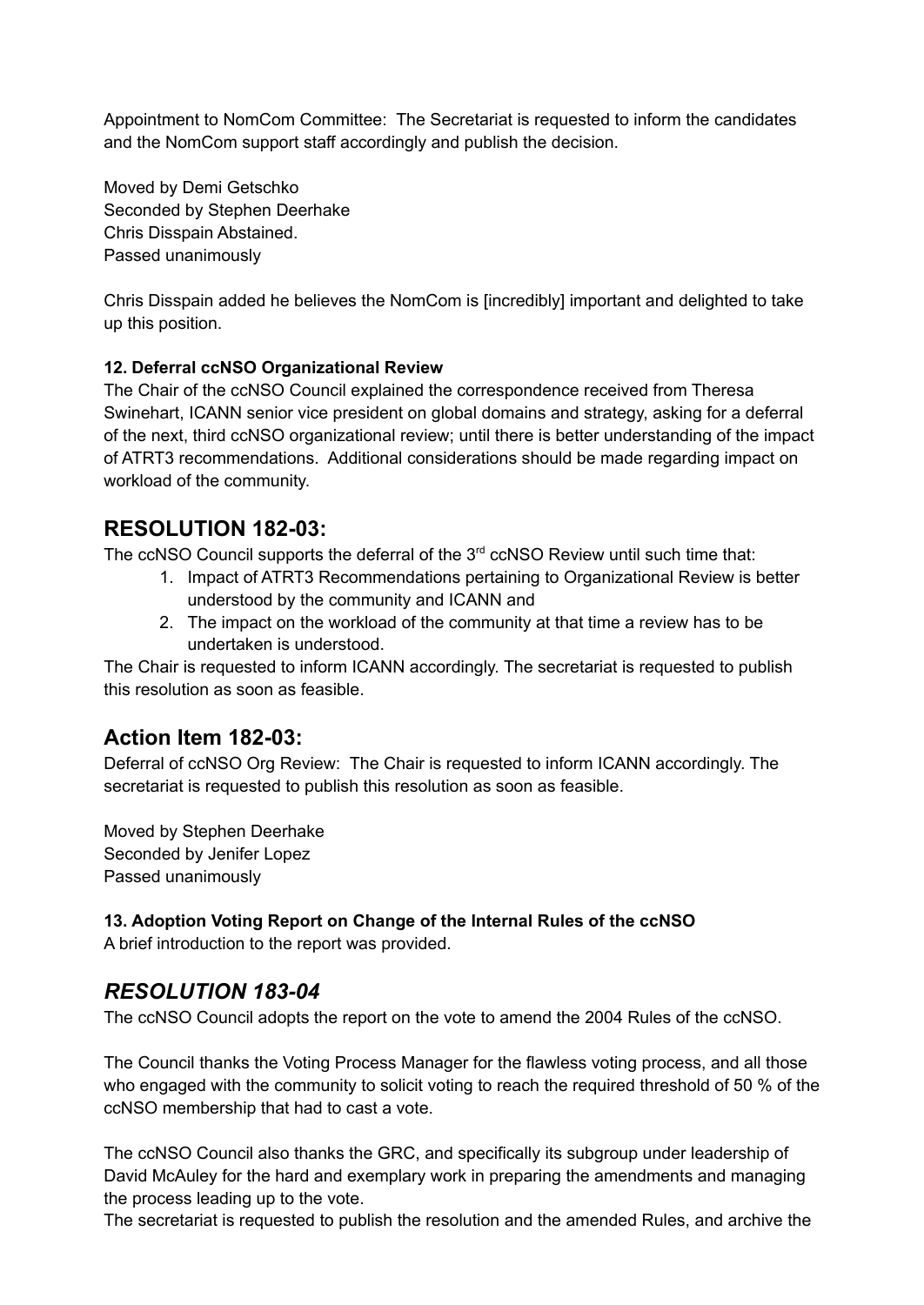2004 Rules, and inform the community accordingly.

Finally, for avoidance of doubt, the amended Rules become effective upon publication on the ccNSO Website.

# **Action Item 182-04:**

The Secretariat is requested to publish the resolution and the amended Rules, and archive the 2004 Rules, and inform the community accordingly.

Moved by Demi Getschko Seconded by Sean Copeland Passed unanimously

#### **14. Impact upcoming change Article 10 and Annex B to include IDN ccTLDs in the ccNSO**

Bart Boswinkel provided an update on anticipated impacts on the bylaw amendments to include the IDN ccTLDs in the ccNSO. The bylaw change was recently out for public comment; the Board did receive comments, but all were in favor of the bylaw change.

The major change effectively is twofold. One is the change of the definition of who can be a member, and the second and related change is the inclusion of the definition of what is a territory.

As a result of the inclusion of IDN ccTLDs as ccNSO members, there could be two or more members per territory. To avoid any potential issue around capture that was identified in 2011, when the proposal was developed, you see the introduction of first representative—so that's the primary contact—and then if the IDN ccTLD manager becomes a member of the ccNSO, the introduction of an emissary. An emissary is a person or representative from a territory who will vote on behalf of all the members from that specific territory for specific decisions. The questions for the future will be, who should have the final vote for the Board selection? Should it be the emissary, or should it be a representative? So, should it be a vote per territory, or should it be per ccTLD manager? And the second question is around quorum, how will the quorum be counted in the future?

Sean Copeland added additional information on the ongoing work of the GRC, including discussions on [perceived] conflicts of interest.

To do: Revisit impact of bylaw change [to include the IDN ccTLDs in the ccNSO]

### **15. Update Triage Committee**

Jordan Carter provided an update, commenting on the feedback received from the workshop in February. He added there is a new tool that will make it easier to see a live snapshot of what is going on (and thanked Bart for his continued support). Two additional meetings are planned, and the hope is to have the work plan ready for Council at the May meeting.

### **To do:**

Secretariat to circulate report from last workshop

#### **16. Charter Updates**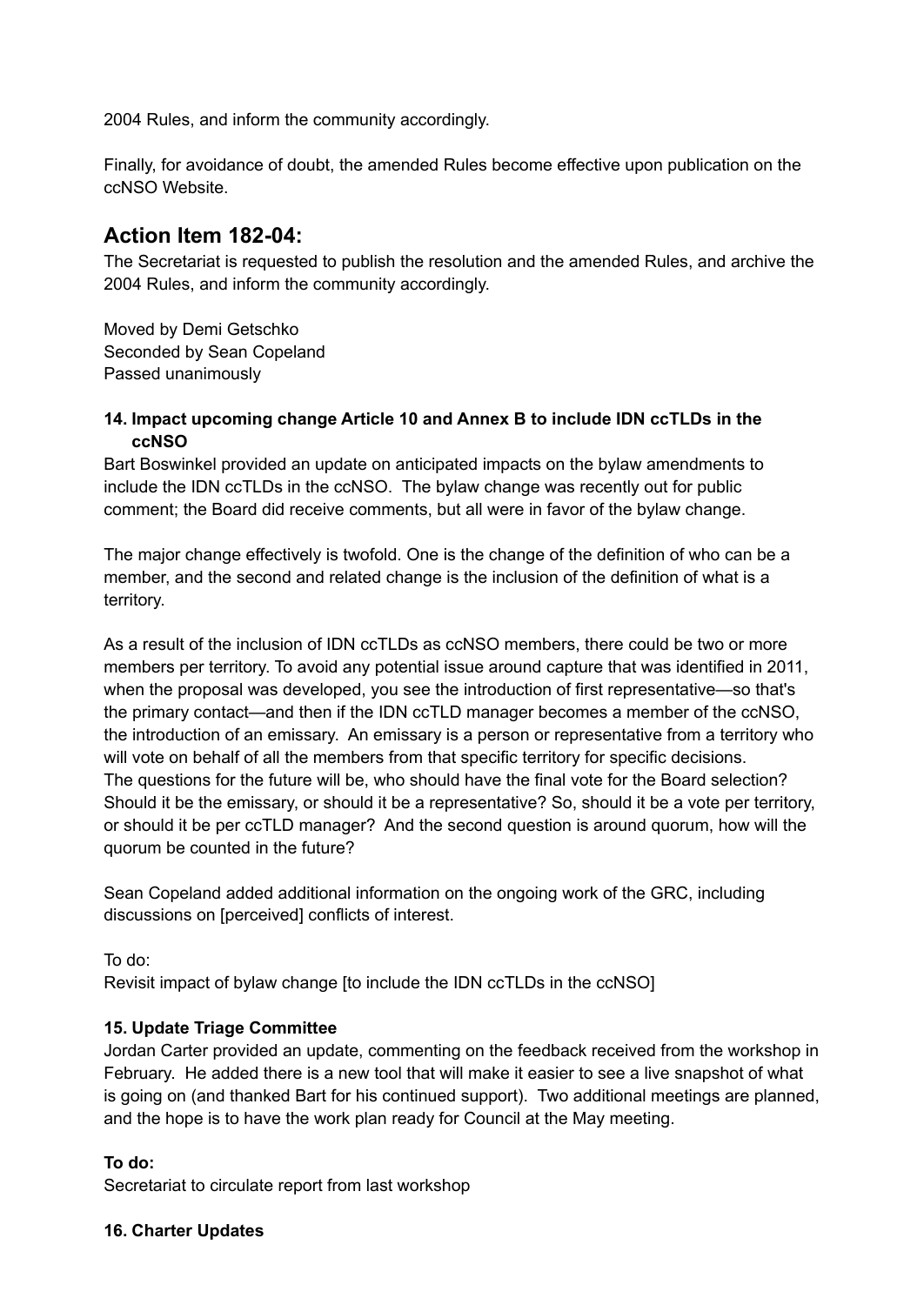The Chair of the ccNSO reviewed plans for charter reviews.

Irina Danelia provided an update on the charter of the SOPC, noting she does not expect any major changes.

Jordan Carter stated the triage committee just recently did a substantive update to the charter – and asked for clarification on the charter tracking document.

#### **17. Interpretation during ICANN Meetings**

The Chair explained the potential increase of outreach and involvement of ccTLDs if live interpretation was provided during the ccNSO Members Meetings. Looking at the number of ccNSO members that have as an official language any of the ones provided by ICANN, it is clear that French, Spanish and Arabic have the most coverage within the membership. Kimberly Carlson provided an update on the possibility of real-time live interpretation at the ICANN public meetings. She noted, no interpretation will be provided at ICANN74 but hopes to have more information soon regarding ICANN75. She will continue to work with Council leaders and ICANN Org representatives.

#### **18. ICANN74 Meetings**

The Chair of the ccNSO Council provided an update on the proposed sessions at ICANN74, including possible bilateral meetings with the ALAC and the GNSO.

It was agreed not to have a bilateral session with the ALAC during ICANN 74 and to think of potential topics to discuss at ICANN 75, if any.

Regarding the bilateral session with the gNSO, there was a concern on the time available for the session and the amount of topics proposed. Sebastien Ducos explained the priority of the topics, which led to the suggestion to allow more time and focus on the first two and, time permitting, leave the last two as informational updates at the end.

Joke Braeken provided an update on the ccTLD news session planned for the weeks prior to ICANN74.

Nick Wenban-Smith provided information regarding the Policy session. He also added information regarding the proposed Governance and DNS Abuse sessions.

Irina Danelia informed Council what is being planned for the SOPC session at ICANN74.

### **To-do:**

Follow-up with ALAC liaison/staff regarding bilateral meeting at ICANN75

### **Action Item 182-05:**

Alejandra, Chris, and Jordan "take the lead" in preparing for the Plenary session at ICANN74 on priorities (proposed by the ccNSO).

### **18. Next Council Meetings**

- $\bullet$  Meeting 183, 19 May  $-$  18:00 UTC
- Meeting 184, 16 June ICANN74 **TBD**
- $\bullet$  Meeting 185, 21 July 12:00 UTC